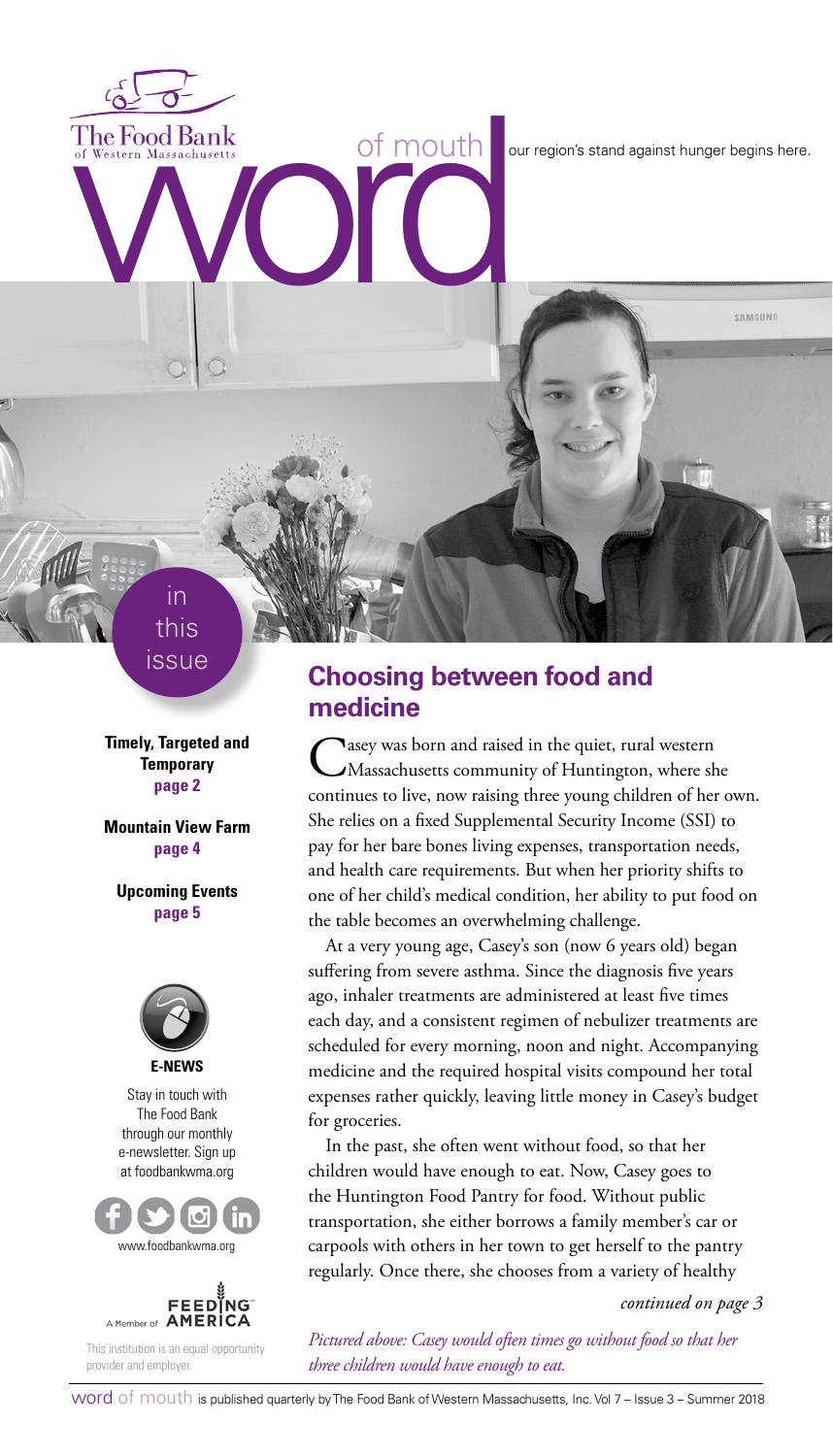

Executive Director Andrew Morehouse

Dear friends,

In May, the U.S. House of Representatives rejected a punitive Farm Bill that would have drastically stripped the federal government's last line of defense against hunger for

*"SNAP has a tremendous impact in western Mass. where 149,000 individuals rely on these benefits to put food on their table."*

millions of Americans, under the guise of work requirements. Our Congressmen Neal and McGovern were among the 183 Democrats and 30 Republicans who voted against it; they all should be thanked for it. We're not out of the woods yet. This bill could come up for a vote again in June.

The 5-year Farm Bill funds most federal food and agriculture programs, including the Supplemental Nutrition Assistance Program (SNAP). It expires on September 30 and we, along with thousands of other anti-hunger groups, are advocating against the proposed changes to it.

Strict work requirements already exist for SNAP recipients. The proposed bill would extend additional requirements to such groups as veterans with disabilities and ex-foster children exiting the system. Woefully under-funded job training would be available for the cookiecutter work requirements and a government bureaucracy would be mandated to monitor it. In short, the changes would punish recipients by taking away their food benefits for not getting a job due to no fault of their own.

SNAP has a tremendous impact in western Mass. where 149,000 individuals rely on these benefits to put food on their table. Most are children, elders and people with disabilities. Others work, earn a minimum-wage income, yet cannot make ends meet.

They hail from our region's largest cities to small rural towns. According to the U.S. Census, Springfield and Holyoke have the highest share of SNAP recipients of all communities in the Commonwealth — 42% and 38% respectively. Springfield has the highest child poverty rate at 44%, compared to the state average of 14%.

SNAP is effective because it is timely (relatively quick application process), targeted (only for income-eligible individuals), and temporary (only when recipients need it). It successfully lifted millions of people out of poverty during the Great Recession and improved people's health by giving them access to healthy food.

We encourage you to educate your friends and family, especially in other states, about the threat of the proposed changes to the Farm Bill and urge them to contact their congressional representatives. Thank you for all your support! ●

Published by The Food Bank of Western Massachusetts, www.foodbankwma.org, info@foodbankwma.org, 413-247-9738

Executive Director, Andrew Morehouse • Word of Mouth Editor, Chris Wojcik

The mission of The Food Bank of Western Massachusetts is to feed our neighbors in need and lead the community to end hunger.

The Food Bank is committed to promoting cultural diversity through its board, staff, volunteers, and member agencies. This Institution is an equal opportunity provider. To file a complaint of discrimination write USDA, Director, Office of Civil Rights, Washington, DC 20250-9410.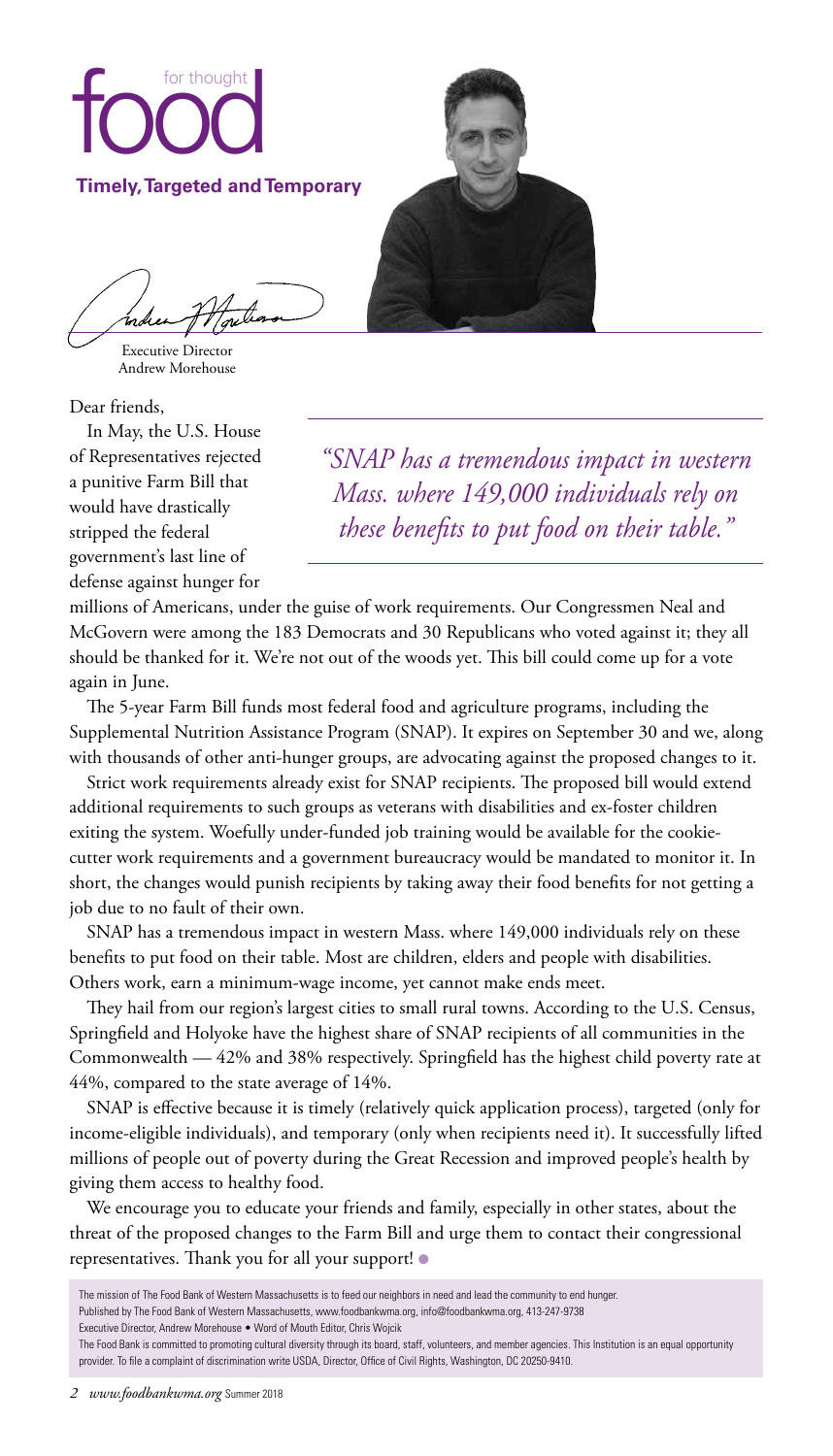# **THAN**

# **Your Valley Gives Day contributions raised \$25,000**

Thank you for supporting The Food Bank during this year's Valley Gives Day. The annual day of giving, organized by the Community Foundation of Western Massachusetts, invites people throughout the Pioneer Valley and beyond to come together on a single day and make donations to local nonprofit organizations.

This year, The Food Bank finished first among all 408 participating non-profits, raising just over \$25,000. Over the course of Valley Gives' six years of events, nearly \$250,000 was donated to The Food Bank, allowing us to provide approximately 750,000 meals to our neighbors in need. ●

#### **food and medicine continued from page 1**

food options, including fresh fruits and vegetables, meat, dairy products and non-perishable staples.

In addition to her weekly visits to the food pantry, Casey also receives benefits from the Supplemental Nutrition Assistance Program (SNAP), allowing her to purchase healthy food for her family at local retailers and farmer's markets. SNAP offers nutrition assistance to millions of eligible, lowincome households nationally, making it the largest domestic hunger program.

"We eat a ton of fresh fruits and vegetables," says Casey. "Without SNAP, I would be forced to decide between paying for bills and paying for food. And you can't really choose between medicine and food."

The Food Bank works with the Huntington Food Pantry, and hundreds of other pantries and meal sites across the region, to ensure that everyone has access to healthy food. Additionally, our SNAP outreach team helps people determine their eligibility and apply for SNAP benefits. We are committed to lending a hand up to thousands of families like Casey's, across all four counties.

"I greatly appreciate everything The Food Bank and their supporters do," explains Casey. "It helps me get food on the table for my kids, and that's the most important thing." ●

### **Preventing Summer Hunger**

For children, summer is a time to relax and enjoy fun outdoor activities. However, for more than 73,750 students in our region, it is one long summer away from the free breakfast and lunches at school that they count on. When that final bell rings in June, The Food Bank steps into action with local food pantries and meal sites to help feed these children.

New proposed restrictions pose a threat to many of the federal nutrition programs that result in successful outcomes for children and families all year long. Children with access to healthy food engage in positive behaviors, are more energetic and able to focus, develop good eating habits, and achieve higher test scores.

You can fill the summer meal gap, and ensure the health and well-being of children in our community. A \$75 donation can feed one child for the entire summer. \$750 provides the equivalent of three meals a day for 10 children. For hungry children, your investment in them means nourishment of their health, their growth, and their outlook on life.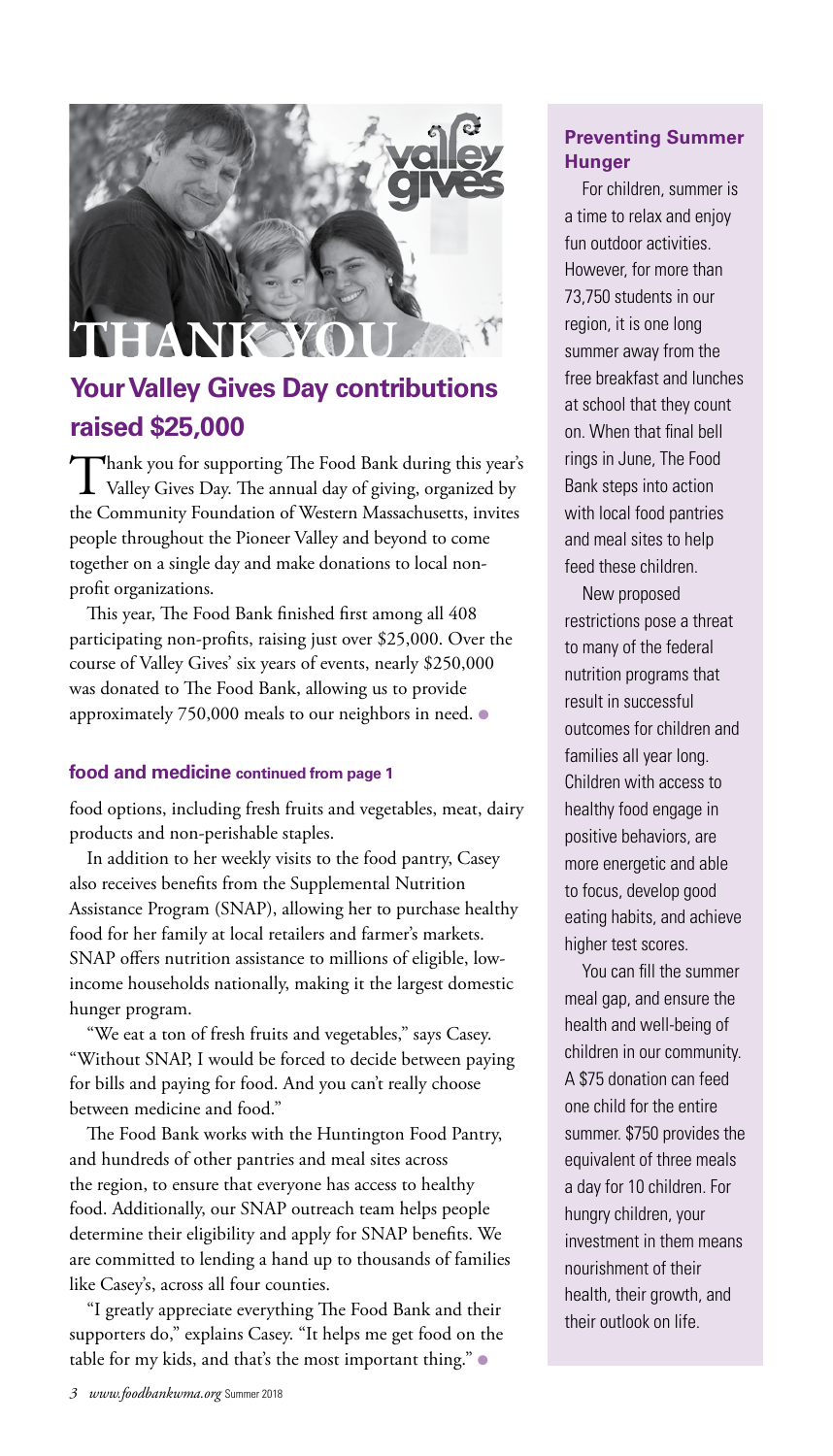# **Mountain View Farm's partnership ensures access to fresh fruits and vegetables**

A t The Food Bank, we're committed to creating a western<br>Massachusetts where no one goes hungry and everyone has access to healthy food. Each year, we distribute more than 10.5 million pounds of healthy food to our neighbors in need throughout the four counties of our region. Additionally, we collaborate with 25 local farms in The Pioneer Valley to get fresh local fruits and vegetables to households struggling to make ends meet.

Since 2009, we have enjoyed a very unique and important relationship with Mountain View Farm, a community supported agriculture farm in Easthampton. They lease our Food Bank Farm — a protected 60-acre parcel of land on the Connecticut River in Hadley — in exchange for at least 100,000 pounds of fresh, organic produce for distribution. Last year, Mountain View Farm provided the equivalent of 91,129 meals.



One way that we provide fresh produce quickly is through our Mobile Food Bank, which delivers a truck full of fresh and non-perishable groceries from our warehouse directly to highneed communities for immediate distribution. When our Mobile Food Bank truck arrives at a distribution site, hundreds of local residents are already waiting to receive free, fresh fruits and vegetables that otherwise might not be available to them.

"The Mobile Food Bank is wonderful," says Rebecca Roman, site coordinator at the Revival Time Evangelistic Center site in Springfield. "Being able to serve the community in such a great capacity, with healthy nutritious food, is just phenomenal. There are so many people that benefit from The Mobile Food Bank at The Revival Time Evangelistic Center."

The Mobile Food Bank is designed to reach underserved populations in the region that don't have access to healthy foods, including seniors, children and hard-working families. Currently, 21 sites are located across all four counties in western Massachusetts. In our last fiscal year (Oct. 1, 2016 – Sept. 30, 2017), The Mobile Food Bank provided the equivalent of 1,277,995 meals. ●

# **Celebrating our Farm of the Year**

Thank you to **Szawlowski Potato Farm** in Hatfield, for donating 97,500 pounds of food, earning our 2017 Farm of the Year award. We are truly grateful for the strong partnership we share with all the farmers in our region who support our cause. In the 2017 harvest season, local farms donated more than 445,700 pounds



of fresh fruits and vegetables to us. We distributed all this healthy food to our fellow neighbors through local feeding programs, and directly through our Mobile Food Bank and Brown Bag: Food for Elders program.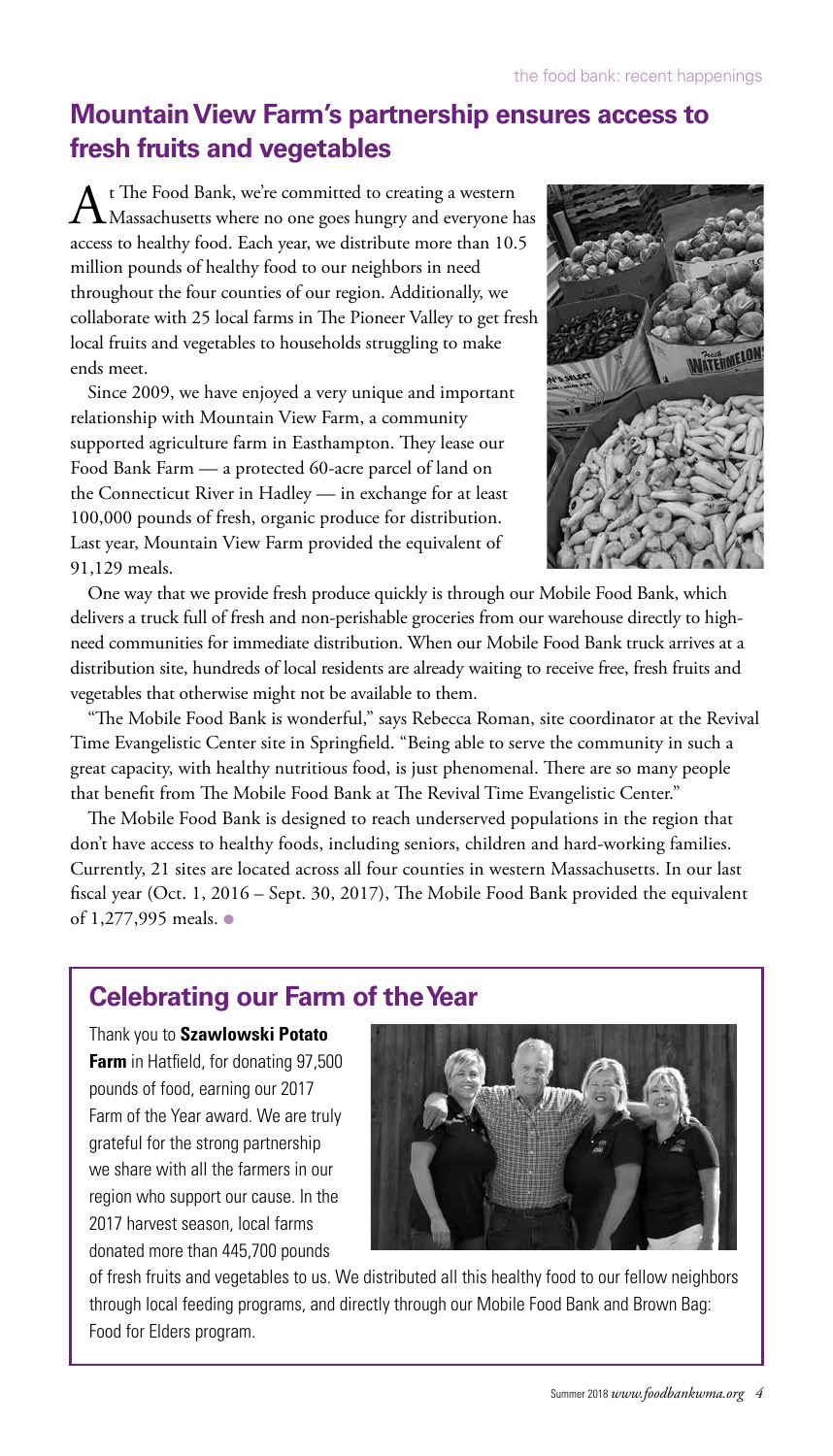

#### **Presented by PeoplesBank**

Sunday, July 29, 2018 | E. Cecchi Farms, Feeding Hills, MA **Tickets on sale at foodbankwma.org/farmtotable**

 $\sum$  Jou're invited to join us for an elegant dining experience at E. Cecchi Farms and discuss the  $\bm{1}$  important role local farms play in feeding our neighbors in need.

Creative chefs at Wheelhouse Farm Truck & Catering will prepare the meal, using ingredients sourced directly from the farm.

E. Cecchi Farms in Feeding Hills has been family-owned and -operated for more than fifty years. Their motto, "everything you'd grow if you had forty acres," encapsulates their commitment to growing a diverse variety of fruits and vegetables, including asparagus, kale, melons, carrots, strawberries, squash, beets and much more.

Tickets for this 21+ event are \$80 per person and includes food, beer, cider and nonalcoholic beverages. Tickets are available at *foodbankwma.org/farmtotable.* 

All proceeds from the event will benefit The Food Bank. Together, with your support, we can continue to cultivate these partnerships and put more fresh food on dinner tables across our region. ●



**Four routes. One destination. A community without hunger.** Sunday, September 30, 2018 | Lion's Club Pavilion in Hatfield, MA

#### **Register now at willbike4food.org**

 $V$ ill Bike 4 Food is returning for its eighth year on Sunday, September 30. This exciting event provides a special opportunity for riders of all ages to enjoy a fun-filled day with other cyclists, while helping to feed our neighbors in need. Choose the 10, 25, 50, or 100-mile route through the Pioneer Valley, designed to accommodate all ages and riding abilities.

Last year, more than 325 riders raised more than \$130,000 to prevent hunger in our region. We're counting on your support to exceed last year's success and help even more children, seniors, veterans and hard-working families. When you ride in Will Bike 4 Food, you're raising awareness of hunger and food insecurity in our area. You can choose to ride as an individual or recruit at least four family members, friends or co-workers to form a team. Registration is already open through our website at *willbike4food.org.*

When you're done riding, you'll want to make sure you stay for the After-Party. We'll have a cookout and craft beer, along with music, games and more. Non-riders can join the fun, as tickets will be sold separately for the After-Party on our website (riders do not need to purchase After-Party tickets). ●